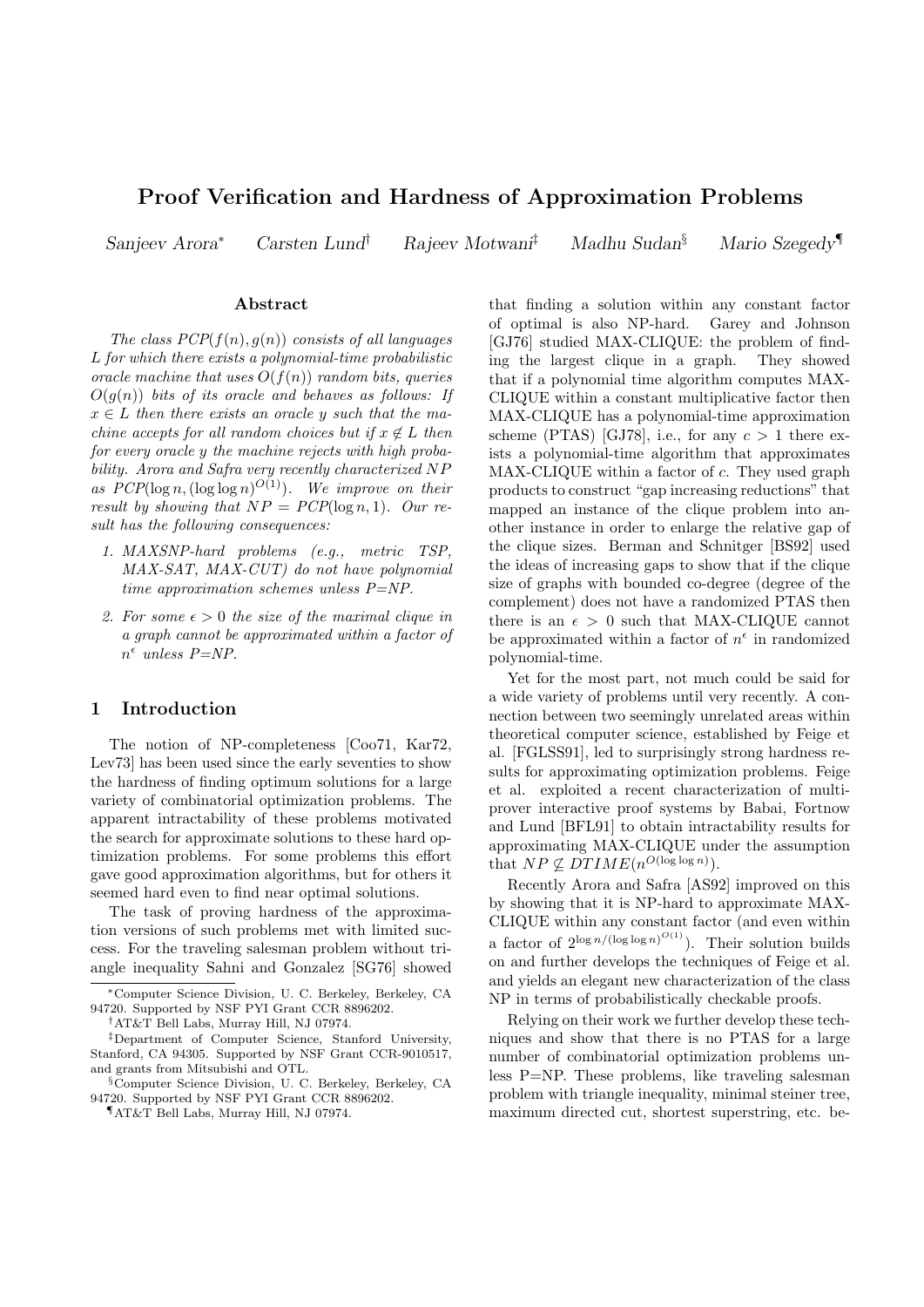long to the class of MAXSNP-hard problems, defined by Papadimitriou and Yannakakis [PY91] in terms of logic and reductions that preserves approximability.

Our result also improves the parameters for the MAX-CLIQUE result of Arora and Safra. We show, that there is an  $\epsilon > 0$  such that approximating MAX-CLIQUE within a factor of  $n^{\epsilon}$  in NP-hard.

In the next section we elaborate on the definition of the class MAXSNP and then move on to give background on probabilistically checkable proofs and formulate our main lemma, which is a characterization of NP that improves on the one in [AS92]. Then we relate this characterization to the non-approximability of MAXSNP. The rest of the paper will be devoted to the proof of the main lemma.

## 1.1 The class MAXSNP

Given a maximization problem, formulated as  $opt_F(x) = \max_y F(x, y)$ , an approximation algorithm A is said to achieve worst-case performance ratio  $\alpha(n)$ if for every input  $x : F(x, A(x)) \ge \alpha(n)^{-1} opt_F(x)$ , where  $n$  is the size of  $x$ .

In 1988 Papadimitriou and Yannakakis [PY91] using Fagin's definition of NP [Fag74] observed that there is an approximation algorithm which has constant performance ratio for any maximization problem that is defined by a quantifier free first order formula  $\varphi$  as

$$
opt_{\varphi}(X) = \max_{S} : |\{z|\varphi(S, X, z)\}|, \tag{1}
$$

where z is a vector of constant number of first order variables.

Definition 1.1 (Papadimitriou-Yannakakis) An optimization problem  $opt(x)$  belongs to MAXSNP if there is a polynomial-time algorithm that encodes input x into X in 1 such that opt $(x)$  becomes opt<sub> $\varphi$ </sub> $(X)$ . They further considered the following type of "constant gap preserving" reductions:

Definition 1.2 (Papadimitriou-Yannakakis) Let opt and opt' be two optimization problems defined by functions  $F$  and  $F'$ . We say that opt L-reduces to opt<sup>'</sup> if there exist two polynomial time algorithms f and g and constants  $\alpha, \beta > 0$  such that for each instance x of opt:

- 1. Algorithm  $f$  produces an instance  $x'$  of opt' such that  $opt'(x') \leq \alpha opt(x)$ .
- 2. For any  $y'$  algorithm  $g$  outputs a  $y$  with the property:

$$
|F(x,y) - opt(x)| \le \beta |F'(x',y') - opt(x')|.
$$

A problem opt is MAXSNP-hard (complete) if every problem in MAXSNP L-reduces to it (and *opt*  $\in$ MAXSNP). Papadimitriou and Yannakakis showed that if any of the MAXSNP-hard problems have a PTAS then every problem in MAXSNP has a PTAS.

MAX-3SAT is a typical MAXSNP-complete problem: Given a conjunction  $\varphi$  of clauses, each a disjunction of 3 variables or their negation, maximize the the number of satisfied clauses over all possible assignments to the variables of  $\varphi$ .

The following problems are also MAXSNPcomplete or hard: MAX-SAT; MAX-2SAT; INDE-PENDENT SET-B; NODE COVER-B; MAX-CUT; MAX-DIRECTED CUT; METRIC TSP; STEINER TREE; SHORTEST SUPERSTRING; MULTIWAY CUTS; THREE DIMENSIONAL MATCHING. The exact definitions can be found in [PY91, PY92, BP89, BJLTY91, DJPSY92, Kan91].

### 1.2 Probabilistically checkable proofs

The notion of probabilistically checkable proofs (PCP) was introduced by Arora and Safra [AS92], as a slight variation of the notions of randomized oracle machines due to Fortnow, Rompel and Sipser [FRS88] and transparent proofs due to Babai, Fortnow, Levin and Szegedy [BFLS91]. All these models are in turn variations of interactive proof systems [Bab85, GMR89] and multiprover interactive proof systems [BGKW88].

Definition 1.3 (Arora-Safra [AS92]) A language L is in  $PCP(f(n), g(n))$  if there is polynomial-time randomized oracle machine  $M^{y}(r, x)$  which works as follows:

- 1. It takes input x and a (random) string r of length  $O(f(n))$ , where  $n = |x|$ .
- 2. Generates a query set  $Q(r, x) = \{q_1, \ldots, q_m\}$  of size  $m = O(g(n)).$
- 3. Reads the bits  $y_{q_1}, \ldots, y_{q_m}$ .
- 4. Makes a polynomial-time computation using the data r, x and  $y_{q_1}, \ldots, y_{q_m}$  and outputs  $M^y(r, x) \in$  $\{0,1\}.$

Moreover the following acceptance conditions hold for some  $\delta > 0$  and for all x:

- 1. If  $x \in L$  then there exists a y such that for every r we have  $M^y(r, x) = 1$ .
- 2. If  $x \notin L$  then for every y we have  $Prob<sub>r</sub>(M<sup>y</sup>(r, x)) = 0) \ge \delta.$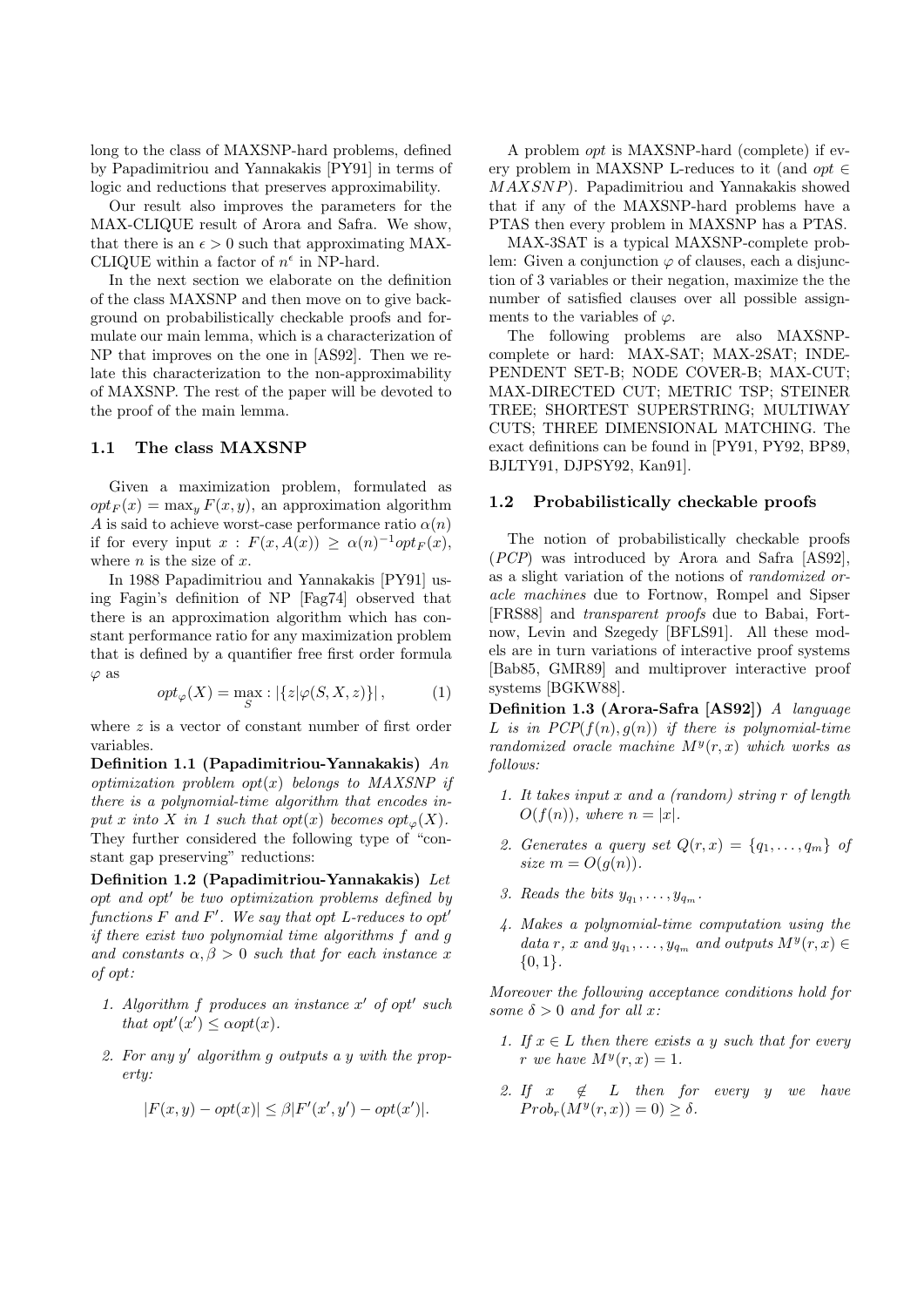Observe that the definition does not say anything about the length of  $y$ , but it is easy to see that we can assume without loss of generality that  $|y| =$  $2^{O(f(n))}g(n)$ . This definition is a generalization of NP since it is clear that  $NP = PCP(0, n^{O(1)})$ .

Theorem 1 (Arora-Safra [AS92])

 $NP = PCP(\log n, (\log \log n)^{O(1)})$ .

We improve on the second parameter:

Theorem 2  $NP = PCP(\log n, 1)$ .

Much of the paper will be devoted to the proof of this theorem. The connection to clique approximations, of Feige et al., shows that if  $NP =$  $PCP(\log n, g(n))$ , then the clique size cannot be approximated within a factor of  $2^{\Omega(\log n/g(n))}$  unless P=NP. Thus Theorem 2 has the corollary:

**Corollary 3** There is an  $\epsilon > 0$  such that to approximate MAX-CLIQUE within a factor of  $n^{\epsilon}$  is NP-hard.

#### 1.3 Related Areas

The results in this paper borrow significantly from results in the area of self-testing/self-correcting of programs (see [BLR90], [Rub90]). The areas of selftesting/correcting are closely connected to the areas of error-detection/correction in coding theory. In particular, we observe that results from the former area can be interpreted as yielding very efficient randomized error-detecting and error-correcting schemes for some well known codes. In Section 4 we use the "linearity tester" of Blum, Luby and Rubinfeld [BLR90] as an efficient error-detection scheme for the Hadamard Codes and this plays a crucial role in our proof. Later in Section 7 we use the "low-degree test" of Rubinfeld and Sudan [RS92], with its improved efficiency due to a technical lemma from [AS92], as an efficient mechanism to test Reed Solomon Codes.

Other ingredients in our proof borrow from work done in "parallelizing" the MIP=NEXPTIME protocol [LS91],[FL92]. The result described in Section 7 uses ideas from their work.

# 2 PCP and MAXSNP

The methods of [FGLSS91] and [AS92] have been applied so far only to the clique approximation problem. Here we show that the whole class of optimization problems can be handled in the same vein. The results of this section are due to independent observations of Mario Szegedy and Madhu Sudan and appear in [AMSS92].

Proof checking itself is a maximization problem from the point of view of the prover: the task is to maximize the chance of acceptance of the verifier. More formally, let  $M^y(x, r)$  be a probabilistic oracle machine and let  $R$  be the set of all possible values of  $r$  for a given parameter  $n$ . The prover's intention is to solve the following optimization problem:

$$
opt(x) = max_y | \{ r \in R | M^y(x, r) = 1 \} |.
$$
 (2)

In this paper we prefer to use the following reformulation of this problem:

$$
opt(x) = \max_{y} Prob_r M^y(x, r).
$$
 (3)

For fixed values of r and x the value of  $M^y(x, r)$  can be computed by a circuit, which takes as many input bits from  $y$  as the size of the query set. Let us denote this circuit by  $C_{x,r}$ . Equation 3 can now be rewritten as

$$
opt(x) = \max_{y} Probr(C_{x,r}(y) = 1)
$$
 (4)

If M is a  $PCP(f(n), q(n))$  machine for a language L then there exists a  $\delta$  such that  $opt(x)$  is 1 if  $x \in L$  and  $opt(x) \leq 1 - \delta$  if  $x \notin L$ .

Conversely, if  $C_{x,r}(y)$  is a family of circuits such that

- 1.  $|r| = O(f(n));$
- 2. given x and r, the circuit  $C_{x,r}$  can be built in polynomial size;
- 3.  $C_{x,r}(y)$  feeds from at most  $g(n)$  bits of y;
- 4. for every x the maximization problem corresponding to Equation 4 either has solution 1 or it has solution less than  $1 - \delta$  for some fixed  $\delta$ ,

then a probabilistic oracle machine can be built that recognizes the language  $x: opt(x) = 1$ .

Definition 2.1 We say that an optimization problem opt is well behaved if there is a  $\delta$  such that for every x either  $opt(x) = 1$  or  $opt(x) \leq 1 - \delta$ .

Our observation above can be stated so that there is a one to one correspondence between well behaved optimization problems, where the underlying family of circuits (parameterized by x and r;  $|r| = f(|x|)$ ) is polynomially constructible and the problems in the class  $PCP(f(n), g(n))$ , where  $g(n)$  is determined by the upper bound imposed upon the input size of circuits  $C_{x,r}$  where  $|x|=n$ .

Let  $M^y(x, r)$  be a machine PCP machine with constant size query sets that recognizes a language L. Then the size of the members of the the corresponding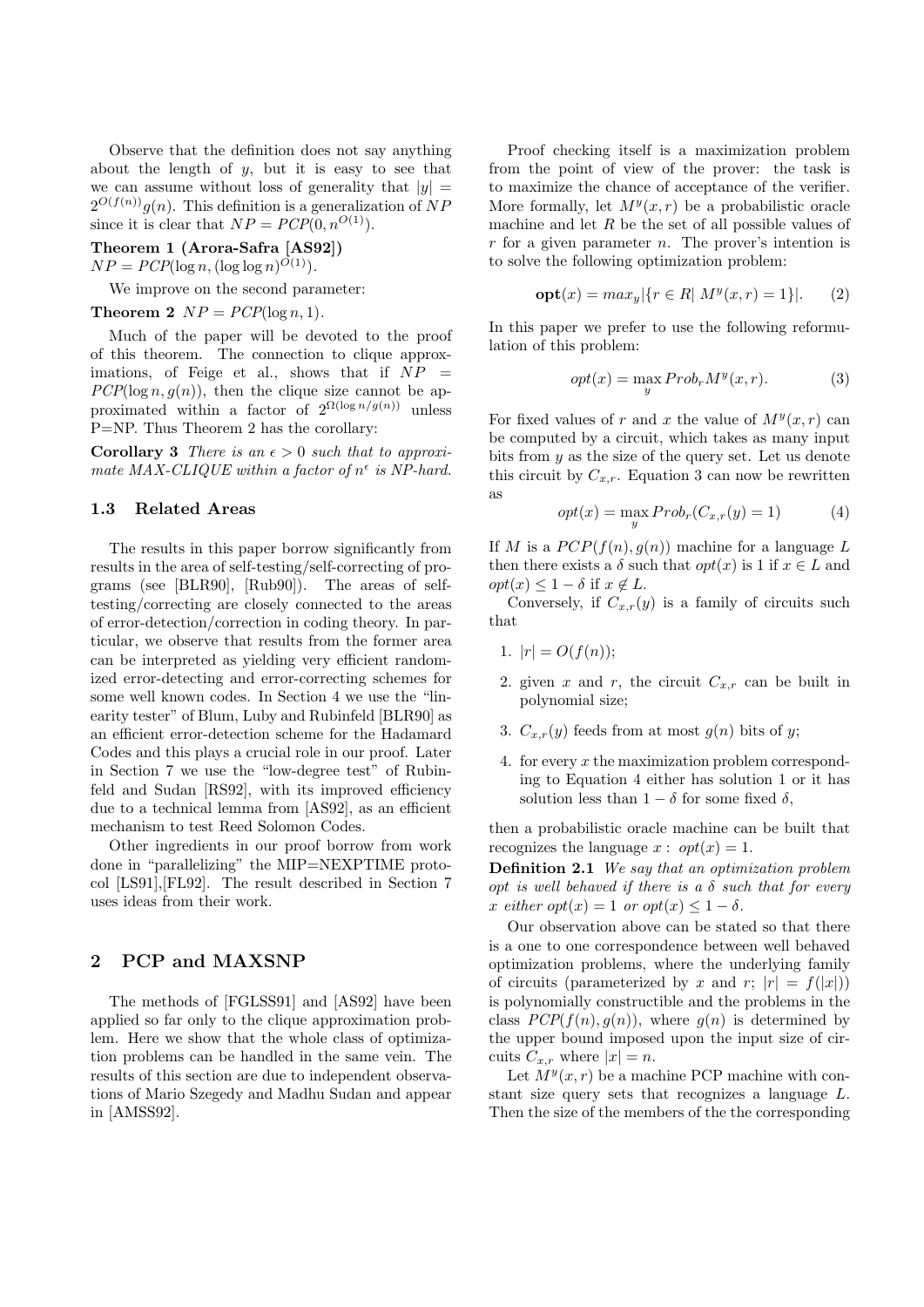family of circuits  $\{C_{x,r}|x,r\}$  is bounded, since their input size is bounded. To maximize the number of satisfiable constant size circuits each feeding from the same input is in MAX SNP. This can be seen or by reducing the problem to MAX-3SAT or directly (due to Yannakakis):

The input structure consists of a  $(k + 1)$ -ary relation A and  $2^k$  unary relations  $B_v$  indexed by the bit-vectors v of length k. A tuple  $(r, i_1, ..., i_k)$  is in A if and only if  $C_{x,r}$  inputs bits  $i_1, ..., i_k$  on this choice (thus, A contains one tuple for each choice). A relation  $B_v$  contains a random choice r if and only if the bit vector v satisfies  $C_{x,r}$ .

The problem is to maximize over all unary relations (sets)  $S$  (these are the sets of 1 bits in y) the number of tuples  $(r, y_1, ..., y_k)$  that make the following formula true:

$$
A(r, y_1, ..., y_k) \wedge \{ [B_11..1(r) \wedge S(y_1) \dots \wedge S(y_k)] \vee \dots
$$

$$
\vee [B_0..0(r) \wedge \neg S(y_1) \dots \wedge \neg S(y_k)] \}
$$

When  $|r| = f(n)$ , the size of the instance  ${C_{x,r}|r}$ is  $2^{|r|} = 2^{O(f(n)})$ . Taking the advantage of the gap  $\delta$ between the optimal value  $opt(x)$  for those instances  $x$  that are in  $L$  versus those that are not in  $L$ , an algorithm could solve the membership problem for L, which approximates the  $opt(x)$  close enough to 1. Thus we conclude:

Theorem 4 If MAX SNP complete problems have PTAS, then  $PCP(f(n), 1)$  is in  $DTIME(2^{O(f(n))})$ .

# 3 Outline of the Proof of the Main Theorem

Feige et al [FGLSS91] elaborated on the techniques of Babai, Fortnow and Lund [BFL91] to show  $NP \subset$  $PCP(\log n \log \log n, \log n \log \log n)$ . The  $\log n \log \log n$ barrier stood in the way of a full characterization of NP by PCP. Arora and Safra [AS92] introduced a new technique – recursive proof checking – that enabled them to characterize NP as  $PCP(\log n, \log \log n)$ [AS92]. In this section we translate this technique into our optimization problem scenario. Among the technicalities we build on data encoding stands out, and it is also a major motif in [BFL91, BFLS91, AS92].

Our proof of Theorem 2 is arrived at by the following basic steps. We observe that the recursion idea of [AS92] can be generalized to apply to any arbitrary proof system provided it satisfies certain restrictions. We shall consider a restricted type of the optimization problems discussed in Section 2.

Definition 3.1 A well behaved optimization problem  $opt(x) = \max_{y} Prob_{r \in U\{0,1\}^{f(n)}}(C_{x,r}(y) = 1)$  is restricted with parameters  $(f(n), g(n))$  if

- 1. We can partition y into a disjoint union of segments  $y_i$ , where each segment has size  $O(q(n))$ and that each circuit  $C_{x,r}$  depends only on a constant number of such segments.
- 2. Each circuit  $C_{x,r}$  has size  $(g(n))^{O(1)}$ .

The class of languages recognized by such optimization problems we call  $OPT(f(n), g(n))$ .

We remark that  $PCP(f(n), g(n)) \supseteq OPT(f(n),$  $g(n)$  is straightforward, but the other direction is true but not so straightforward.

In Sections 4 and 7, we work towards the development of such restricted proof systems. The results of these sections show that  $NP \subset OPT(\text{poly}(n), 1)$ (Theorem 5) and  $NP \subset OPT(\log n, \text{polylog } n)$  (Theorem 8). Theorems 9 and 10 show that the recursion idea applies to these proof systems, and in particular shows the following:

- 1.  $OPT(f(n), g(n)) \subset OPT(f(n) + O(\log g(n))$  $,(\log g(n))^{O(1)})$  and
- 2.  $OPT(f(n), g(n)) \subset OPT(f(n) + (g(n))^{O(1)}, 1).$

This allows us to conclude that  $NP \subset OPT(\log n, \text{polyloglog} n)$  (by composing two  $OPT(\log n, \text{polylog } n)$  proof systems) and then by composing this system with the  $OPT(\text{poly}(n), 1)$ proof system we obtain  $OPT(\log n, 1)$  proof system for NP.

# 4 A PCP machine for NP with constant number of queries

In this section we prove:

Theorem 5  $NP \subseteq PCP(poly(n), 1)$ .

When contrasted with  $PCP(\log n, 1) = NP$  the lemma may appear weak, nevertheless a slight variation of the construction is an essential ingredient of our proof of Theorem 2.

We construct for 3SAT a  $M^y(r, x)$  as in Definition 1.3. For every  $x$  let us turn the 3-CNF formula represented by x into an arithmetic circuit  $C_x$  over  $GF(2)$ with  $l = O(|x|)$  gates. Look at x as a Boolean formula and use DeMorgan's laws to eliminate the OR gates and add gates such that the fanin for every gate is at most 2. Thereafter replace every AND gate by a multiplication gate and every negation gate with a gate that computes the function  $x \mapsto 1 - x$ .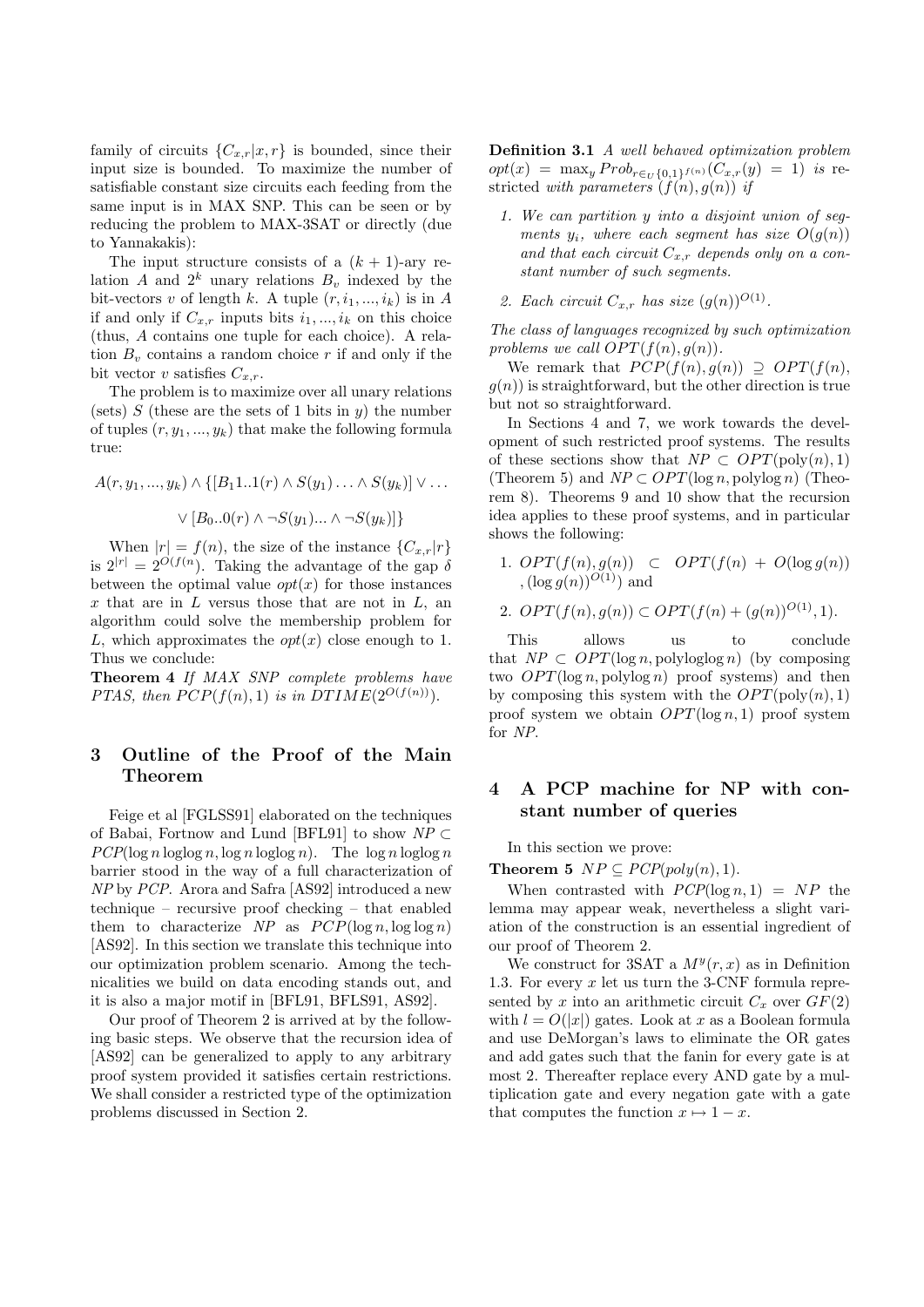If  $C_x$  is satisfiable, the successful setting of the input as well as the values of the gates for this input setting will be encoded by the prover into an exponential size table. The table will also facilitate the lookup of any quadratic expression of these values. If the table errs in more than 1% of the cases, the checking will reveal it with fixed positive probability. Lookups will be error corrected by random reduction. Looking at an appropriate random quadratic expression will reveal if the circuit makes a computational error. The checks are performed simultaneously. Only constantly many bits of the table will be checked.

Introduce variables  $g_1, \ldots, g_l$  corresponding to the gates of  $C_x$ . We assume that  $g_l$  corresponds to the output gate. We define:

$$
\mathcal{P}_1 = \{ \sum_{i=1}^l c_i g_i \mid c_i \in GF(2) \text{ for } 1 \le i \le l \};
$$
  

$$
\mathcal{P}_2 = \{ c_0 + \sum_{i=1}^l c_i g_i + \sum_{1 \le i < j \le l}^l c_{ij} g_i g_j \mid c_i, c_{ij} \in GF(2) \}.
$$

We identify the index set of y with  $\mathcal{P}_2$  i.e., y will have lenght  $l^2 + l$  and for any  $P \in \mathcal{P}_2$  we have a bit  $y_P$  in  $y$ .

We construct a probability distribution  $\mathcal D$  over  $\mathcal P_2$ that depends on  $C_x$  (thus on x). For every  $1 \leq i \leq l$ let  $P_i$  be the polynomial that is 0 if and only if the gate  $g_i$  functions properly. That is, if  $g_i$  is supposed to compute the product of  $g_i$  and  $g_k$ , then  $P_i = g_i - g_i g_k$ . Similarly, for gates that compute addition,  $P_i = q_i (g_j + g_k)$ , and for negation gates  $P_i = g_i - g_j + 1$ . If  $g_i$  is one of the input gates then  $P_i = 0$ . We also introduce a polynomial  $P_{l+1}$ , which is 0 if and only if the output gate is 1:  $P_{l+1} = g_l - 1$ .

Define

$$
P_{\lambda} = \sum_{i=1}^{l+1} \lambda_i P_i,
$$

where  $\lambda_i$  are independent uniformly distributed random variables over  $GF(2)$ ;  $\lambda = (\lambda_1, \ldots, \lambda_l)$ . Clearly  $P_{\lambda} \in \mathcal{P}_2$ . Distribution  $\mathcal{D}$  is defined by the way a random instance is generated: we take a random seed  $\lambda$ and compute  $P_\lambda$ .

 $M^{y}(x, r)$  is the value of the predicate  $I_1 \wedge I_2 \wedge I_3 \wedge I_4$ , where

$$
I_1: y_P + y_Q = y_{P+Q}
$$
  
\n
$$
I_2: y_Z + y_{Z+1} - 1 = 0
$$
  
\n
$$
I_3: (y_P + y_{P+1}) (y_Q + y_{Q+1})
$$

$$
I_3: (y_R + y_{R+L_1})(y_S + y_{S+L_2}) = (y_T + y_{T+L_1L_2})
$$
  

$$
I_4: y_U + y_{U+V} = 0
$$

 $P, Q, R, S, T, U, Z \in_{\mathcal{U}} \mathcal{P}_2; L_1, L_2 \in_{\mathcal{U}} \mathcal{P}_1; V \in_{\mathcal{D}} \mathcal{P}_2$ where  $\epsilon_{\mathcal{U}}$  means "chosen according to the uniform distribution" and  $\epsilon_{\mathcal{D}}$  means "chosen according to the distribution  $\mathcal{D}$ ." P,Q,R,S,T,U,Z,L<sub>1</sub>,L<sub>2</sub> are generated in an obvious manner; V is generated from a random seed  $\lambda$ . Altogether  $6(1 + l + \binom{l}{2}) + 2l + (l + 1)$  random bits are used. All the computations can be done in polynomial time. The number of query bits is 13:  $q_1 = P; \ldots; q_{13} = U + V$ . We are yet to prove that the acceptance conditions hold.

If  $x \in L$  then there is an assignment A to the variables of x that  $x(A) = 1$ . Evaluate  $C_x$  on A. We define  $\gamma_i$  as the value of the gate  $q_i$  under this evaluation. Clearly  $P_i(\gamma) = 0$  for  $1 \leq i \leq l$ , and  $P_{l+1}(\gamma) = 0$ , where  $\gamma = (\gamma_1, \gamma_2, \ldots, \gamma_l)$ . The latter because  $C_x(A) = x(A) = 1$ .

Define y by  $y_P = P(\gamma)$  for  $P \in \mathcal{P}_2$ .

 $I_4$  holds for every r, since

$$
y_U + y_{U+V} = U(\gamma) + (U + V)(\gamma) =
$$

$$
V(\gamma) = \sum_{i=1}^{l+1} \lambda_i P_i(\gamma).
$$

The latter sum evaluates to 0 since  $\gamma$  was defined so that each  $P_i(\gamma)$  is 0. To show that  $I_1, I_2$  and  $I_3$ hold is even more obvious.

We prove now that if  $x \notin L$  then the test fails with probability at least 0.01 for every y. Assume the opposite, that is that  $I_1 \wedge I_2 \wedge I_3 \wedge I_4$  holds with probability at least 0.99 for some y.

First we show that there is a linear function L from  $\mathcal{P}_2$  to  $GF(2)$  such that

$$
Prob_{P \in \mathcal{U}} \mathcal{P}_2(y_P = \mathbf{L}(P)) \ge 0.98. \tag{5}
$$

Since  $I_1$  holds with probability at least 0.99 we have that  $Prob(y_P + y_Q = y_{P+Q}) \ge 0.99$ .

The existence of L now follows directly from the following lemma, due to Blum, Luby and Rubinfeld [BLR90]. The bound we state here appears in Rubinfeld [Rub90] and Gemmel et al. [GLRSW91].

**Lemma 6** Let  $g$  be a function such that

$$
Prob_{x,y}(g(x) + g(y) \neq g(x+y)) \le \delta/2
$$

then there exists a linear function L such that  $Prob(q(x) \neq L(x)) < \delta$ .

Whereas  $y_P$  is not always  $L(P)$ , Equation 5 gives that for every  $P \in \mathcal{P}_2$ :

$$
Prob_{R \in \mathcal{P}_2}(\mathbf{L}(R) = y_{R+P} + y_P) \ge 0.96. \tag{6}
$$

This fact is referred to as "random reduction." Three instances of random reduction occur in the predicate  $I_3$  and one instance in predicates  $I_2$  and  $I_4$ . Our indirect assumption and Inequality 6 allow us to write:

$$
Prob_{L_1, L_2 \in \mathcal{U}} \mathcal{P}_1(\mathbf{L}(L_1)\mathbf{L}(L_2) = \mathbf{L}(L_1 L_2)) \ge 0.87, (7)
$$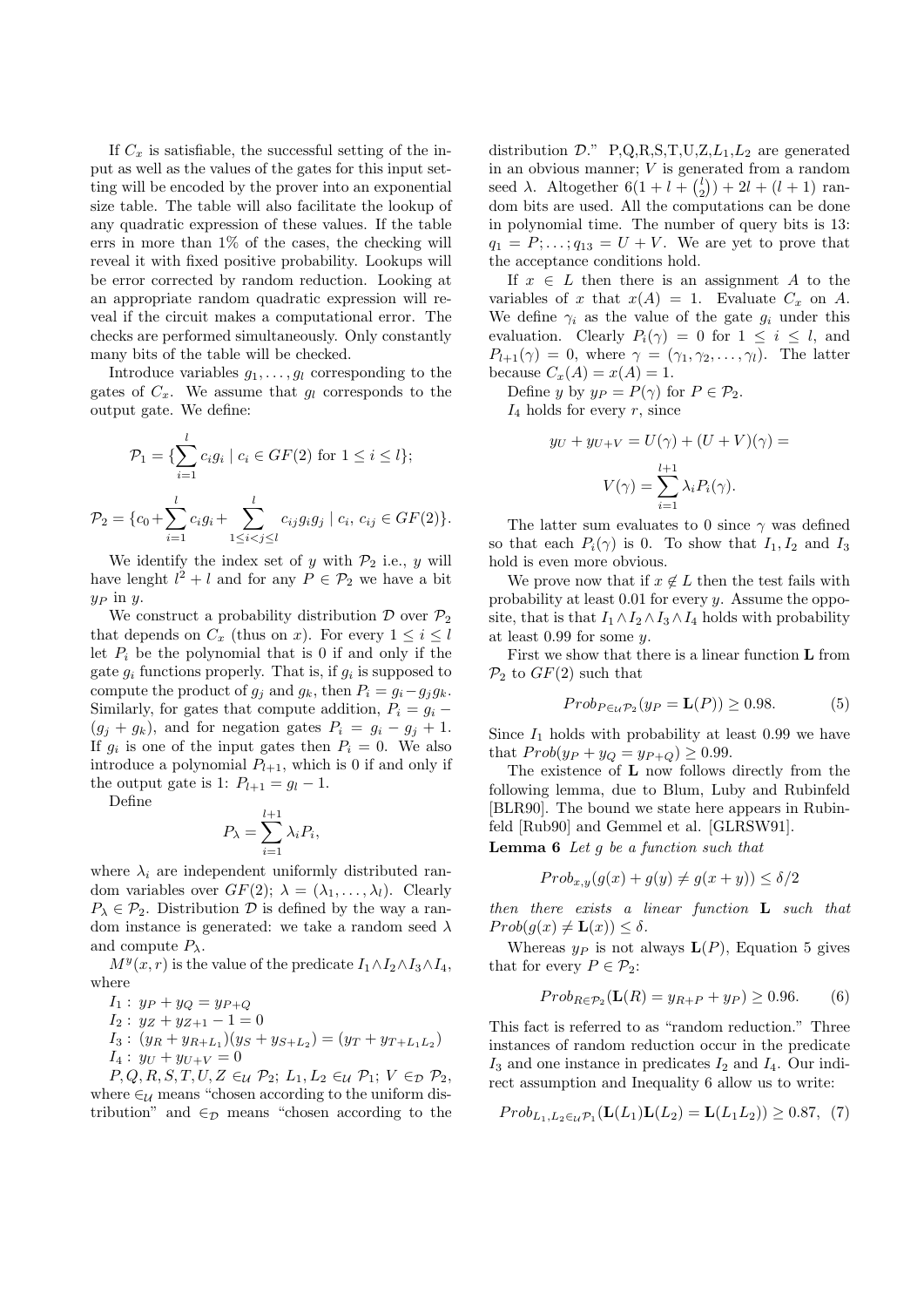$$
\mathbf{L}(1) = 1,\tag{8}
$$

$$
Prob_{V \in \mathcal{D}} \mathcal{P}_2(\mathbf{L}(V) = 0) \ge 0.95. \tag{9}
$$

We claim that  $\mathbf{L}(g_i)\mathbf{L}(g_j) = \mathbf{L}(g_ig_j)$  for all  $1 \leq$  $i, j \leq l$ . Consider the matrices Y and Z defined by  $Y(i, j) = \mathbf{L}(g_i)\mathbf{L}(g_j)$  and  $Z(i, j) = \mathbf{L}(g_i g_j)$ . Let the vector  $v = v(L_1)$  be the vector of the coefficients of the linear function  $L_1$ . Similarly  $w = w(L_2)$  is the vector of the coefficients of  $L_2$ .  $\mathbf{L}(L_1)\mathbf{L}(L_2) = v^T Y w$ and  $\mathbf{L}(L_1L_2) = v^T Z w$ . If the linear forms  $L_1$  and  $L_2$  are drawn randomly and independently from  $\mathcal{P}_1$ then the vectors  $v$  and  $w$  are drawn randomly and independently from  $GF(2)<sup>l</sup>$ .

We now use the argument of Freivald [Fre79] to show that  $Y = Z$ . It is easily verified that if  $Y \neq$ Z then with probability at least 0.5,  $v^T Y \neq v^T Z$ . Moreover, for vectors  $\alpha, \beta \in \mathcal{Z}_2^n$  and  $w \in_R \mathcal{Z}_2^n$ , if  $\alpha \neq$ β then with probability at least 0.5,  $\alpha^T w \neq \beta^T w$ . It follows that for random v and w, if  $Y \neq Z$  then with probability at least 0.25,  $v^T Y w \neq v^T Z w$ . Thus from Inequality 7 we get that  $Y = Z$ . This in turn vindicates our claim.

The values  $\mathbf{L}(g_i)$  for  $i = 1, \ldots, l$  and  $\mathbf{L}(g_i g_j) =$  $\mathbf{L}(g_i)\mathbf{L}(g_j)$  determine the value of  $\mathbf{L}(P)$  for any  $P \in$  $\mathcal{P}_2$  by linearity. Let us denote  $\mathbf{L}(g_i)$  by  $\gamma_i$ . Then  $\mathbf{L}(P)$  is expressed as  $P(\gamma)$  (note that we here use that  $L(1) = 1$ .

Now, since x is not satisfiable,  $\mathbf{L}(P_i) = P_i(\gamma) \neq 0$ for at least one of  $1 \leq i \leq l+1$ . But then

$$
Prob_{V \in \mathcal{D}} \mathcal{P}_2(\mathbf{L}(V) = 0) =
$$

$$
Prob_{V \in \mathcal{D}} \mathcal{P}_2(V(\gamma) = 0) =
$$

$$
Prob_{\lambda \in UGF(2)^l}(\sum_{i=1}^{l+1} \lambda_i P_i(\gamma) = 0) = 0.5,
$$

which contradicts Inequality 9.  $\Box$ 

Later we need the following interpretation of the theorem:

**Theorem 7** Let  $C(y)$  be a circuit, where  $|y| = n$ . We can construct a family  $\mathcal{F}_c = \{C_r(y') | r \in R\}$  of circuits each of size at most  $O(1)$  where y' is identified with  $P_2$  such that

- 1.  $|R| = 2^{O(2^n)}$ ;
- 2. If  $C(y) = 1$  then there is a setting of y' such that
	- (a)  $Prob<sub>r</sub>(C<sub>r</sub>(y') = 1) = 1$
	- (b)  $Prob_{Q \in \mathcal{P}_2}(y_Q + y_{Q+g_i} = g_i(y_i)) = 1$ , where  $g(y)$  is the value of gate g for input y.
- 3. If  $Prob<sub>r</sub>(C<sub>r</sub>(y') = 1) \ge 1 \delta$  then there is a y such that  $C(y) = 1$  and for every gate  $g_i$  of C  $Prob_{Q \in \mathcal{P}_2}(y_Q + y_{Q+g_i} = g_i(y_i)) \geq 1 - 4\delta.$

## 5 Reducing the number of query bits

In this section we reduce the size of the circuits that define well behaved optimalization problem. We will heavily use ideas in [BFLS91, AS92].

## 5.1 Encoding schemes

An encoding scheme  $E = \{E_n\}$  is a polynomial time computable sequence of functions  $E_n: \{0,1\}^n \to$  $\{0,1\}^{p(n)}$ , where  $p(n)$  is a function that is polynomial in *n*. Moreover there is a  $\delta > 0$  such that for every *n* if x and  $x'$  are two different strings of length n then the hamming distance  $dist(x, x')$  between  $E(x)$  and  $E(x')$ is at least  $\delta n$ . An encoding scheme can be constructed using the Reed-Solomon codes [MS81]. For an encoding scheme we define the decoding  $E^{-1}(z)$  as the x that minimizes  $dist(E(x), z)$ .

### 5.2 Circuit verification

The theorem of proof verification in [BFLS91] we turn into circuit verification.

**Theorem 8** Let  $C(y)$  be an arbitrary circuit. Then a polynomial size family of circuits  $C_r(y', y'')$  can be computed in polynomial-time from C and r with the properties:

- 1. Each circuit has size  $(\log n)^{O(1)}$  and each of them depends only on a constant number of input bits from  $y'$ .
- 2. If  $C_x(y) = 1$ , then there exists a y'' such that  $Prob<sub>r</sub>(C<sub>r</sub>(E(y), y'') = 1) = 1.$
- 3. If  $Prob<sub>r</sub>(C<sub>r</sub>(y', y'') = 1) \ge 1 \delta$  then  $C(E^{-1}(y')) = 1.$

The theorem can be generalized to circuits with constant number of inputs  $y_1, y_2, \ldots, y_c$ :

**Theorem 9** Let  $C(y_1, y_2, \ldots, y_c)$  be an arbitrary circuit. Then a polynomial size family of circuits  $C_r(y'_1,\ldots,y'_c,y'')$  can be computed in polynomial-time from  $C$  and  $r$  with the properties:

- 1. Each circuit has size  $(\log n)^{O(1)}$  and each of them depends only on a constant number of input bits from  $y'_i$  for all  $i = 1, 2, \ldots, c$ .
- 2. If  $C_x(y) = 1$ , then there exists a y'' such that  $Prob<sub>r</sub>(C<sub>r</sub>(E(y<sub>1</sub>),...,E(y<sub>c</sub>), y'') = 1) = 1.$
- 3. If  $Prob<sub>r</sub>(C<sub>r</sub>(y', y'') = 1) \ge 1 \delta$  then  $C(E^{-1}(y'_1), \ldots, E^{-1}(y_c)) = 1.$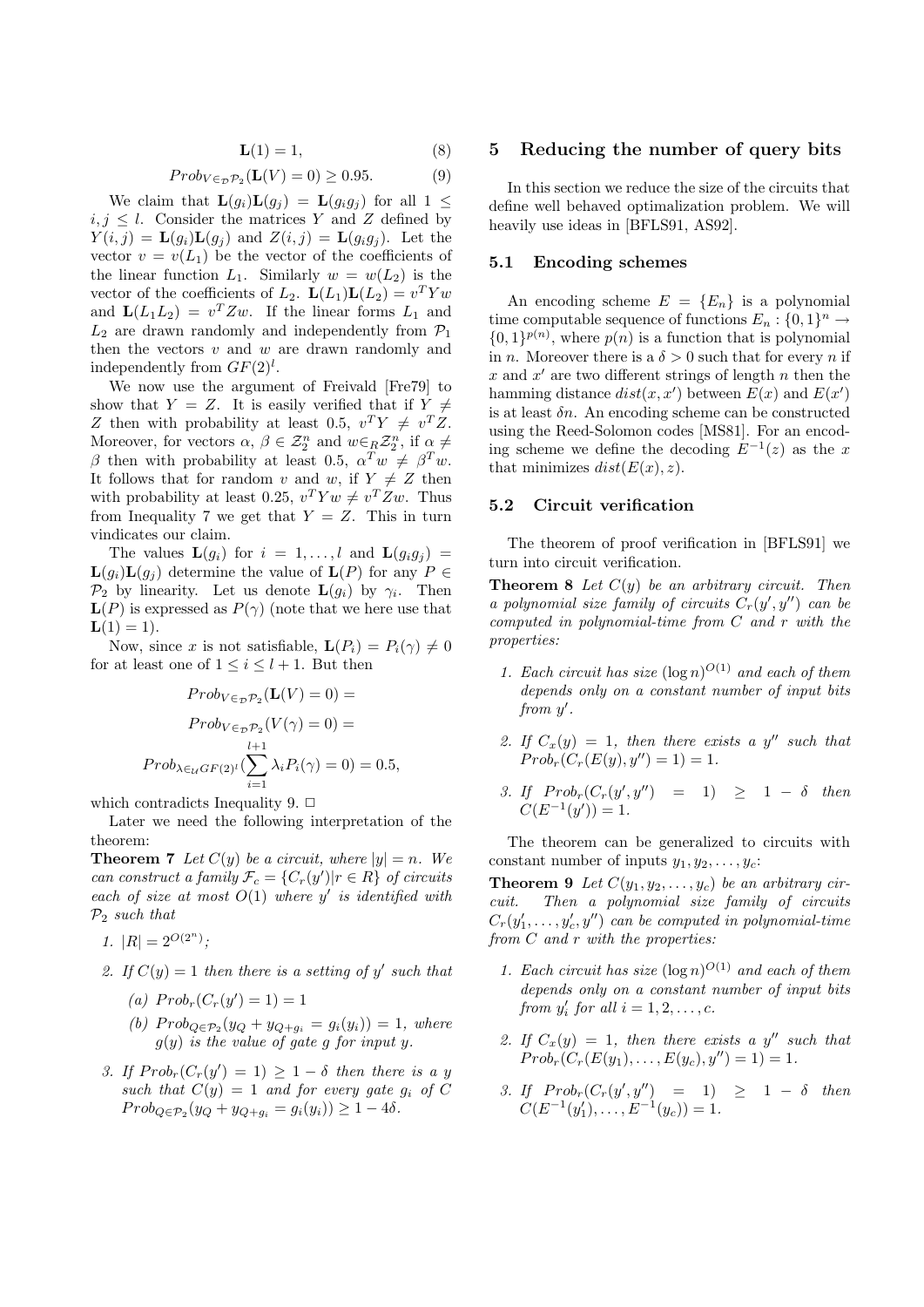Theorem 10 In Theorem 9 we can also assume that  $y''$  in segmented in such a way that the corresponding family of circuits meets the the segmentation requirement in Definition 3.1.

The proof of this theorem is the topic of Section 7.

### 5.3 The reduction step

We show that we can take a well behaved optimization problem and use the circuit verification results from the previous section and obtain another well behaved optimization problem that recognizes the same language but where the circuits are much smaller. The basic idea is to use the circuit verification to verify that the circuits describing the optimization problem is satisfied.

Theorem 11  $OPT(f(n), g(n)) \subset OPT(f(n) +$  $O(\log g(n)),(\log g(n))^{O(1)}$ .

**Proof:** Let  $opt(x) = \max_y Prob_r(C_{x,r}(y) = 1)$  be a well behaved and restricted optimization problem that recognizes a language in  $OPT(f(n), g(n))$ . We construct another  $opt'$  as follows. Fix x and r. Without loss of generality for notational simplicity we assume that the circuit  $C_{x,r}(y', y'')$  relies only on segments  $y_1, \ldots, y_c$ . Consider the family of circuits  $\mathcal{F}_{x,r}$  ${C_{x,r,r'}(y'_1, \ldots, y'_c, y''_r)|r' }$  given by Theorem 10.

The set of circuits  $\bigcup_r \mathcal{F}_{x,r}$  is such that

- 1. each circuit can be computed from  $x, r$  and  $r'$  in polynomial time;
- 2. each circuit has size  $\log^{O(1)} g(n)$ ;
- 3. the new input set  $y' = \bigcup_i y'_i \cup \bigcup_r y_r$  can be segmented in the following way: each  $y_r$  is segmented as required in Theorem 10 and the segment size is  $\log^{O(1)} g(n)$ . Let us decompose the first union (each  $y_i'$ ) into segments of size 1. As it is required in Theorem 10, each  $C_{x,r,r'}$  takes only a constant number of bits from  $\bigcup_i y_i'$  and a constant number of segments from  $\bigcup_r y_r$ .

We have to argue now that the optimization problem

$$
opt'(x) = \max_{y} Prob_{r,r'}(C_{x,r,r'}(y') = 1)
$$
 (10)

is well behaved and the underlying language is the same as for *opt*.

Assume  $opt(x) = 1$ . then if we set each  $y'_i$  to  $E(y_i)$ for  $(1 \leq i \leq l)$ , where  $y_i$   $(1 \leq i \leq l)$  is a solution of  $opt(x)$ , then by Theorem 7 for every r there exists a  $y_r''$  such that under this setting  $\alpha$  of  $y'$  all the circuits  $C_{x,r,r'}$  output 1. Thus  $Prob<sub>r</sub>(C_{x,r,r'}(\alpha) = 1) = 1.$ 

Assume now that  $opt(x) \leq 1 - \delta$ . Let us denote the set of all possible random strings  $r$  by  $R$ . Let y' be arbitrary. Let  $y_i = E^{-1}(y'_i)$   $(1 \le i \le l)$ . Let us denote by  $B$  the set of those  $r$ 's for which  $C_{r,x}(y_1, y_2, \ldots, y_c) = 0$ . By our assumption  $|B|/|R| \leq$  $1 - \delta'$ . We have

$$
Prob_{r,r'}(C_{x,r,r'}(y') = 1) =
$$

$$
\sum_{r \in R} \frac{Prob_{r'}(C_{x,r,r'}(y') = 1)}{|R|} \le
$$

$$
\frac{|B|(1-\delta) + (|R|-|B|)}{|R|} \le 1 - \delta\delta'. \ \Box
$$

#### 6 The final verification

**Theorem 12** Let  $E$  be an arbitrary encoding scheme with parameter  $p(n)$ . Let  $C(y_1, y_2, \ldots, y_c)$  be an arbitrary circuit of size n. Then there is a family  $\mathcal{F} = \{C_r | r \in R\}$  of circuits on inputs  $y'_1, \ldots, y'_c, y''$ ,  $\delta > 0$  such that:

- 1.  $|R| = 2^{n^{O(1)}}$ .
- 2. Each circuit has size  $O(1)$  and can be constructed in polynomial time given x and r.
- 3. If  $C(y) = 1$ , then there exists a y'' such that  $Prob<sub>r</sub>(C<sub>r</sub>(E(y<sub>1</sub>),...,E(y<sub>c</sub>), y'') = 1) = 1.$
- 4. If  $Prob_r(C_r(y'_1, ..., y'_c, y'') = 1) \geq 1 \delta$  then  $C(E^{-1}(y'_1),...,E^{-1}(y_c)) = 1$ , where  $\delta > 0$  is some constant depending only on c.

**Proof** Let  $C'(y_1, y_2, \ldots, y_c)$  be such a circuit that we obtain from  $C$  by adding extra gates to it to compute all the bits of each  $E(y_i)$  for  $i = 1...c$ . We denote by  $g_{i,j}$  the gate that computes the  $j^{th}$  bit of  $E(i)$   $(E(i,j))$ . Build a circuit verification scheme for  $C'$  as in Theorem 7. We identify  $y''$  with the bits of this verification scheme. Let each  $y'_i$  have length  $p(|y_i|)$ . Now flip a coin.

- 1. If tail, then by further coin flips choose a circuit from the verification scheme for  $C'$ .
- 2. If head, then pick randomly a number between 1 and  $c$ , and compare a randomly chosen bit  $y_i'[j]$ of  $y_i'$  with the value that the scheme  $y''$  gives for  $E(i, j)$ . To compute this bit we have to look at  $y_Q$ and  $y_{g_{i,j}+Q}$ , where Q is a random element of  $\mathcal{P}_2$ . The check  $y_Q + y_{g_{i,j}+Q} = y_i'[j]$  can be computed by a constant size circuit  $C_{i,j,Q}$ .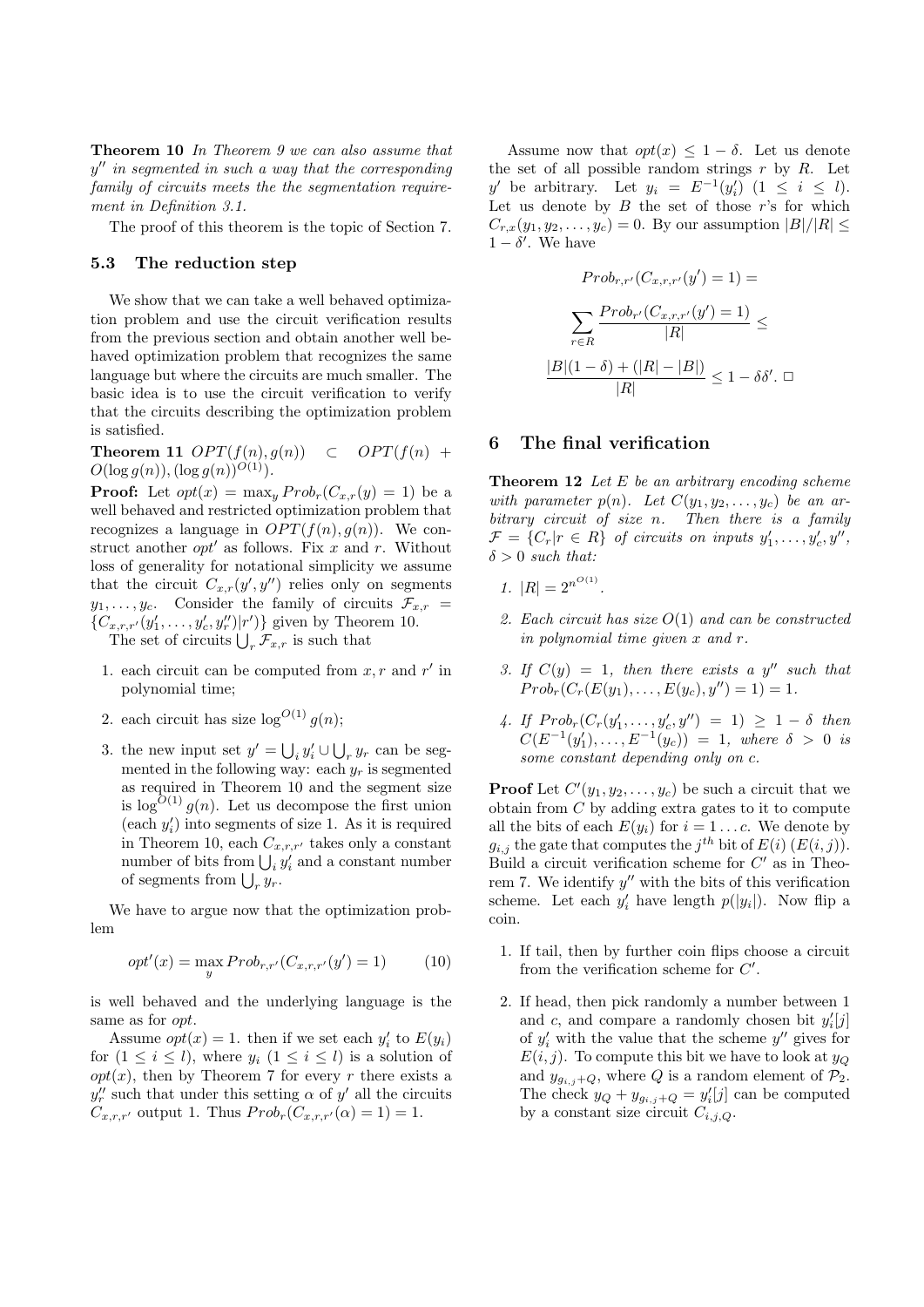Family F is a union of  $\{C_{i,i,O}|1 \leq i \leq c; 1 \leq j \leq \}$  $p(|y'_i|); Q \in \mathcal{P}_2$  and the circuits of the circuit verification scheme for  $C'$ . The multiplicity of each circuit in the family is proportional to the probability with which it occurs in the above checking procedure. We leave the easy proof to the reader that the scheme satisfies the conditions of the theorem.  $\Box$ 

Using the recursion idea (Theorem 11) and the above circuit verification procedure we obtain: **Theorem 13** OPT $(f(n), g(n)) \subset OPT(f(n) +$  $(g(n))^{O(1)}, 1$ .

#### 7 Segmentation

The major obstacle is that the proof  $y$  can not be segmented in such a way that the verifier only accesses a constant number of segments. We overcome this by showing that we can transform an unsegmented proof into a segmented proof where the verifier only accesses a constant number of segments.

Lemma 14 For any polynomial-time computable collection (the old query set)

$$
\{Q_r \subset \{1, 2, \dots, n\} | r \in \{0, 1\}^t\}
$$

then there exist a polynomial-time computable family of circuits  $D_{r,r'}$  and a  $\delta > 0$  such that for every string y such that  $|y| = n$  there exists a string  $\tilde{y}$  such that:

- 1. We can partition  $\tilde{y}$  into segments  $\tilde{y}_1, \tilde{y}_2, \ldots, \tilde{y}_{\tilde{m}}$ all of length  $l = O(k \log^2 n)$ , where  $k =$  $\max_r |Q_r|$ .
- 2. Each circuit has size  $l^{O(1)}$  and has inputs from only a constant number of segments. The circuit  $D_{r,r'}$  outputs either reject or a string of length  $|Q_r|$ . Furthermore r' has length  $O(\log n +$  $\frac{\log k \log n}{\log \log n}$ .
- 3. For all r, r' we have that  $D_{rr'}(\tilde{y}) = y[Q_r]$ , where  $y[Q_r]$  is the substring of y indexed by  $Q_r$ .
- 4. For all  $z \in \{0,1\}^{\tilde{m}}$  if there exists an  $r_0$  such that

$$
Prob_{r'}(D_{r_0,r'}(z) = reject) \le \delta
$$

then there exists a y such that for all  $r$ :

$$
Prob_{r'}(D_{r,r'}(z) \notin \{reject, y[Q_r]\}) \le 3\delta
$$

Proof: The proof relies on the low degree code E [BFL91, BFLS91] and a technical lemma about checking  $E$  [RS92].

 $E(y)$  is a function  $E(y)$ :  $GF(p)^d \rightarrow GF(p)$ , where  $d = \lceil \log n / \log \log n \rceil$  and p is a prime in  $[(k \log n)^c, 2(k \log n)^c]$  for some constant c. Let  $I =$  $\{1, 2, \ldots \lceil \log n \rceil\} \subset GF(p).$  Since  $|I^d| \geq n$  we can use  $I^d$  as indexes of the bits of y. Thus we can look at y as a function from  $I^d$  to  $\{0,1\}$ . Given a function  $y: I^d \to \{0,1\}$  there exists a unique multivariate polynomial  $E(y)$  over  $GF(p)$  that for all  $\alpha \in I^d$  agrees with  $y$  and the degree of any variable is bounded by  $|I|-1$ . Note that the "total" degree of  $E(y)$  is at most  $d|I|$ .

The new string  $\tilde{y}$  contains three tables:

- A table Y indexed by  $GF(p)^d$ , where segment  $\alpha$ contains  $E(y)(\alpha)$ .
- A table  $Y_{\text{lines}}$  that is indexed by  $(GF(p)^l)^2$ , where segment  $(\alpha, \beta)$  contains the polynomial  $E(y)(t\alpha + (1-t)\beta).$
- A table T that is indexed by  $\{0,1\}^t \times GF(p)^d$ . Let  $Q_r = \{q_1, q_2, \ldots, q_k\}$ . The segment  $(r, \alpha)$ contains a polynomial  $p_{r,\alpha}$  of degree at most  $k(|I| - 1)d$  such that  $p_{r,\alpha}(0) = E(y)(\alpha), p_{r,\alpha}(1) =$  $E(y)(q_1), \ldots, p_{r,\alpha}(k) = E(y)(q_k).$

The  $p_{r,\alpha}$  exists, since it is possible to construct, by interpolation, a parameterized curve  $C_{r,\alpha}$  :  $F_p \rightarrow F_p^l$  such that  $C_{r,\alpha}(0) = r, C_{r,\alpha}(1) =$  $q_1, \ldots, C_{r,\alpha}(k) = q_k$  and such that each coordinate function of  $C_{r,\alpha}$  is a polynomial of degree k. Now  $p_{r,\alpha}(t) = E(Y)(C_{r,\alpha}(t)).$ 

Let  $r' = (\alpha, \beta, t, t')$  where  $\alpha, \beta \in GF(p)^d$  and  $t, t' \in$  ${k+1, \ldots, p-1}$ . The circuit  $D_{r,r'}$  checks that  $Y[t\alpha +$  $[1-t)\beta] = Y_{\text{lines}}[\alpha, \beta](t), T[(r, \alpha)](t') = Y[C_{r,\alpha}(t')].$ If any of the checks fail then  $D_{r,r'}$  rejects otherwise it's ith output for  $i = 1, \ldots, k$  will be the least significant bit of  $T[(r, \alpha)](i)$ .

Note that given these definition it follows that

$$
\forall r, r' : D_{r,r'}(\tilde{y}) = y[Q_r].
$$

Thus we only need to prove the 4th claim, hence assume  $z = (Y, Y_{\text{lines}}, T)$  is a string and for some  $r_0$ we have that

$$
Prob_{r'}(D_{r_0,r'}(z) \neq \text{reject}) \geq 1 - \delta.
$$

This implies that

 $Prob_{(\alpha,\beta,t)}(Y[t\alpha+(1-t)\beta] \neq Y_{\text{lines}}[\alpha,\beta](t)) < \delta.$ 

As in Section 4 we need a code checking lemma. This one is due to Rubinfeld and Sudan [RS92].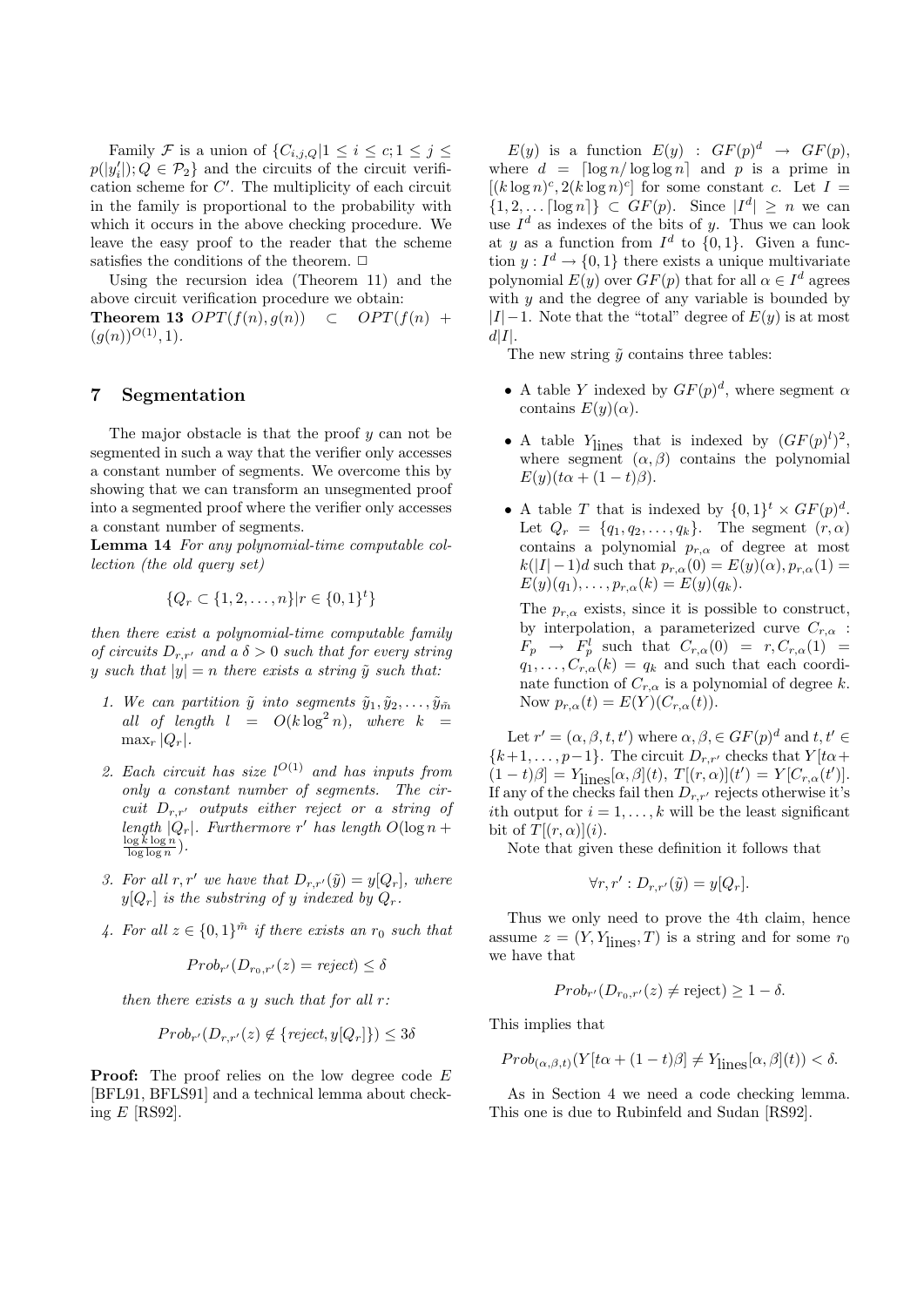Lemma 15 (Rubinfeld-Sudan [RS92]) Let  $q$  $GF(p)^d \mapsto GF(p)$  be a function and let  $g_{lines}$  be a function that given  $\alpha, \beta \in GF(p)^d$  determines a polynomial  $p_{\alpha,\beta}$  of degree at most k such that  $p =$  $O((kd)^c)$ , where c is some universal constant, and

$$
Prob_{\alpha,\beta,t}(g(t\alpha + (1-t)\beta) \neq g_{lines}(\alpha,\beta)(t)) \leq \delta
$$

then there exists a multivariate polynomial f of degree at most k such that  $Prob_{\alpha}(g(\alpha) \neq f(\alpha)) \leq 2\delta$ .

Thus we can conclude that there exists a polynomial  $q$  such that

$$
Prob_{\alpha}(Y[\alpha] \neq g(\alpha)) < 2\delta. \tag{11}
$$

Let  $y_i$  be the least significant bit of  $g(i)$ , where  $i \in I^d$ (remember that we index the bits in a  $n$  bit string by  $I^d$ ).

Let r be an arbitrary random string. If  $T[(r,\alpha)] \neq$  $g(C_{r,\alpha})$  then for at most  $k(|I|-1)d$  values of t we have that  $T[(r,\alpha)](t) = g(C_{r,\alpha}(t))$ . Note that  $C_{r,\alpha}(t)$ is uniformly distributed over  $GF(p)^d$  when  $\alpha, t \in \mathcal{U}$  $GF(p) \times \{k+1, \ldots, p-1\}$ . Thus

$$
Prob_{r'}(D_{r,r'}(z) \notin \{\text{reject}, y[Q_r]\})
$$
  
=  $Prob_{r'}(T[(r, \alpha)] \neq g(C_{r,\alpha})$  and  

$$
T[(r, \alpha)](t) = Y[C_{r,\alpha}(t)])
$$
  

$$
\leq Prob_{r'}(T[(r, \alpha)] \neq g(C_{r,\alpha})
$$
 and  

$$
T[(r, \alpha)](t) = g[C_{r,\alpha}(t)]) + 2\delta
$$
  

$$
\leq \frac{k(|I| - 1)d}{p - k - 1} + 2\delta < 3\delta \square
$$

# 8 Further Work

Several questions remain open. There is a big gap between the (negligible) constants in the hardness results and the approximation ratio currently achievable for the MAXSNP problems. For example, MAX SAT can only be approximated to a ratio of 4/3 [Yan92], while MAX CUT and vertex cover can only be approximated to a ratio of 2 [GJ79, Mot92].

The recent results of Lund and Yannakakis [LY92] showed that the chromatic number is as hard to approximate as the clique and thus solce a long-standing open problem. They also show that the logarithmic ratio achievable for the set cover problem is essentially the best possible. Can the former result be extended to the case of 3-colorable graphs?

Another open problem is that of approximating the longest path in a graph. Based on our results, Karger, Motwani and Ramkumar and Azar [KMR92, Azar92] show that unless  $P = NP$  there is no constant ratio approximation algorithm for longest paths. It is conjectured that this problem is as hard to approximate as clique or chromatic number.

# Acknowledgments

We acknowledge the contribution of Muli Safra. Furthermore we would like to thank the contributions of Yossi Azar, Manuel Blum, Tomas Feder, Joan Feigenbaum, Lance Fortnow, Magnus Halldorsson, David Karger, Moni Naor, Steven Phillips, Umesh Vazirani and Mihalis Yannakakis.

#### References

- [AMSS92] S. Arora, R. Motwani, S. Safra and M. Sudan. PCP and Approximation Problems. Unpublished note, 1992.
- [AS92] S. Arora and S. Safra. Probabilistic Checking of Proofs: A New Characterization of NP. In Proc. 33rd IEEE Symp. on Foundations of Computer Science, 1992.
- [Azar92] Y. Azar. Personal Communication. 1992.
- [Bab85] L. Babai. Trading group theory for randomness. In Proc. 17th ACM Symp. on Theory of Computing, pages 421–420, 1985.
- [BFL91] L. Babai, L. Fortnow, and C. Lund. Nondeterministic Exponential Time has Two-Prover Interactive Protocols. Computational Complexity, vol. 1, pages 3–40, 1991.
- [BFLS91] L. Babai, L. Fortnow, L. Levin, and M. Szegedy. Checking Computations in Polylogarithmic Time. In Proc. 23rd ACM Symp. of Theory of Computing, pages 21–31, 1991.
- [BGKW88] M. Ben-Or, S. Goldwasser, J. Kilian and A. Wigderson. Multi-prover interactive proofs: How to remove intractability. In Proc. 20th ACM Symp. on Theory of Computing, pages 113–131, 1988.
- [BJLTY91] A. Blum, T. Jiang, M. Li, J. Tromp and M. Yannakakis. Linear Approximation of Shortest Superstrings. In Proc. 23rd ACM Symp. on Theory of Computing pages 328–336, 1991.
- [BLR90] M. Blum, M. Luby, R. Rubinfeld. Self-Testing/Correcting with Applications to Numerical Problems. In Proc. 22th ACM Symp. on Theory of Computing, pages 73–83, 1990.
- [BP89] M. Bern and P. Plassmann. The Steiner problem with edge lengths 1 and 2. Information Processing Letters, vol. 32, pages 171–176, 1989.
- [BS92] P. Berman and G. Schnitger. On the Complexity of Approximating the Independent Set Problem. Information and Computation, vol. 96, pages 77–94, 1992.